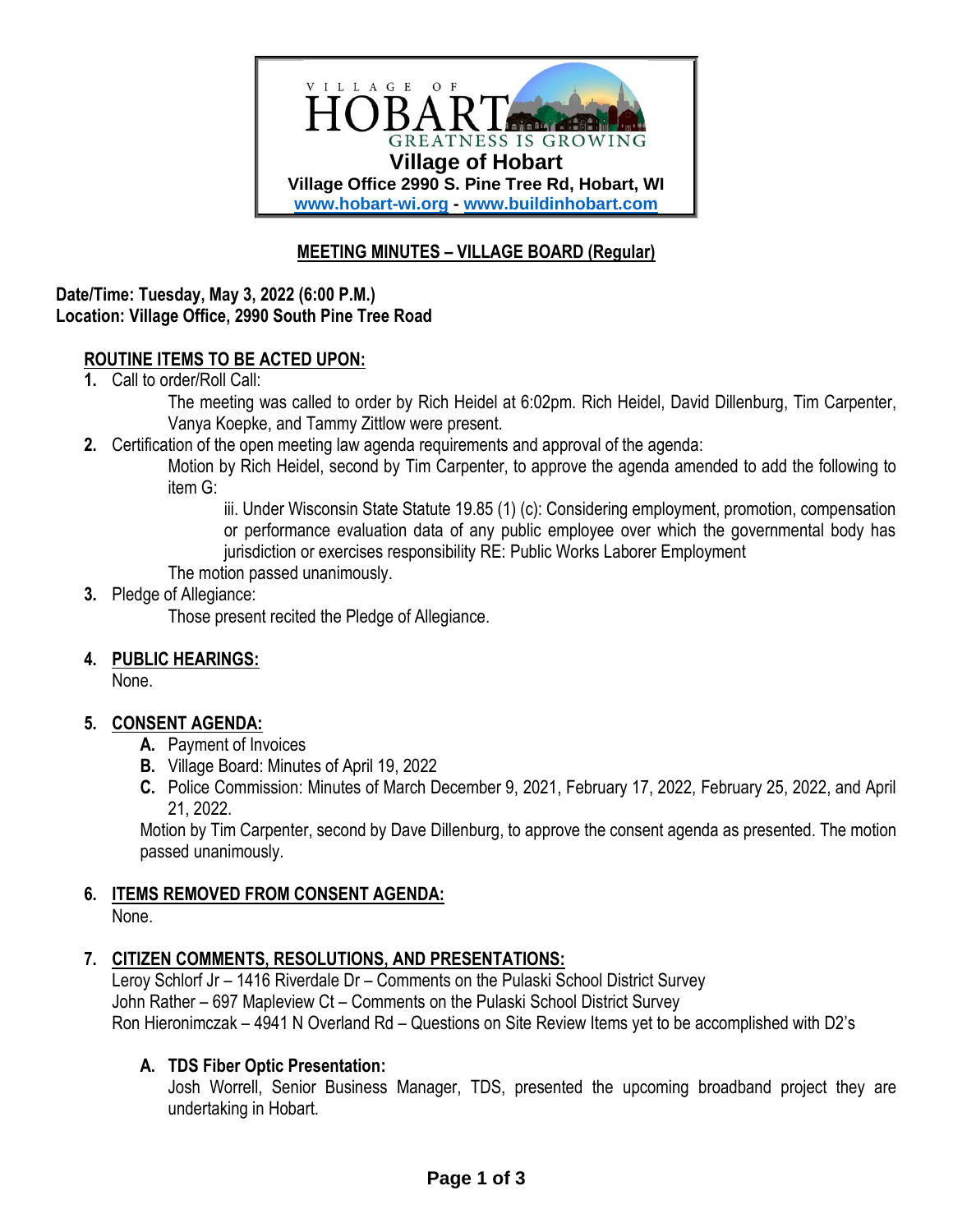- **B. March 2022 Hobart-Lawrence Police Department Municipality Summary Report:** The Village Board was provided the monthly report for informational purposes.
- **C. Resolution 2022-10 (A Resolution Commemorating the 20th Anniversary of the Incorporation of Hobart as a Village):**

Motion by Dave Dillenburg, second by Vanya Koepke, to approve Resolution 2022-10 (A Resolution Commemorating the 20th Anniversary of the Incorporation of Hobart as a Village). The motion passed unanimously.

#### **8. VILLAGE ADMINISTRATOR'S REPORT/COMMUNICATIONS:**

The Village Board was provided a copy of the 2021 Audit in preparation for its presentation at the May 17<sup>th</sup> Board Meeting.

# **9. COMMITTEE REPORTS AND ACTIONS:**

The next HALO meeting will be hosted by Hobart and has been scheduled for May  $17<sup>th</sup>$ . The Public Works Committee will meet on May 9<sup>th</sup>. Planning and Zoning Commission will meet on May 18<sup>th</sup>.

# **10. OLD BUSINESS:**

None.

#### **11. NEW BUSINESS:**

# **A. Amending Previous Bid Award:**

Motion by Tim Carpenter, second by Dave Dillenburg, to amend the motion of April 6, 2022 for the bid for the 2022 Street and Drainage Improvements (Contract 2320-22-02) to MCC, Inc. from \$289,057.80 to \$294,057.80. Tammy Zittlow and Vanya Koepke abstained from the vote. The motion passed unanimously.

# **B. Ordinance 2022-06 (An Ordinance to Amend the Municipal Code of the Village of Hobart, Specifically Section 5 (Loud and Unnecessary Noise Prohibited) of Chapter 221 (Peace and Good Order)):**

The Village Board was presented a first reading of the proposed Ordinance.

Motion by Dave Dillenburg, second by Rich Heidel, to suspend the rules and open the meeting to the public. The motion passed unanimously.

Ron Hieronimczak – 4941 N Overland Road – Comments on current issues with music sound and thoughts on the proposed ordinance.

Motion by Dave Dillenburg, second by Tim Carpenter, to return to normal order. The motion passed unanimously.

Motion by Rich Heidel, second by Tim Carpenter, to schedule a second reading and take final action on Ordinance 2022-06 at the May 17<sup>th</sup> Board Meeting.

# **C. Board, Commission and Committees Ordinance:**

Village Administrator, Aaron Kramer, presented the current ordinance and the changes being considered and requested guidance going forward from the Board. The Village Board directed staff to draft an ordinance for review at the May 17<sup>th</sup> Board Meeting.

#### **D. Naming Rights Policies and Procedures**

Village Administrator, Aaron Kramer, presented the current policy and the changes being considered and requested guidance going forward from the Board. The Village Board directed staff to draft an ordinance for review at the May 17<sup>th</sup> Board Meeting.